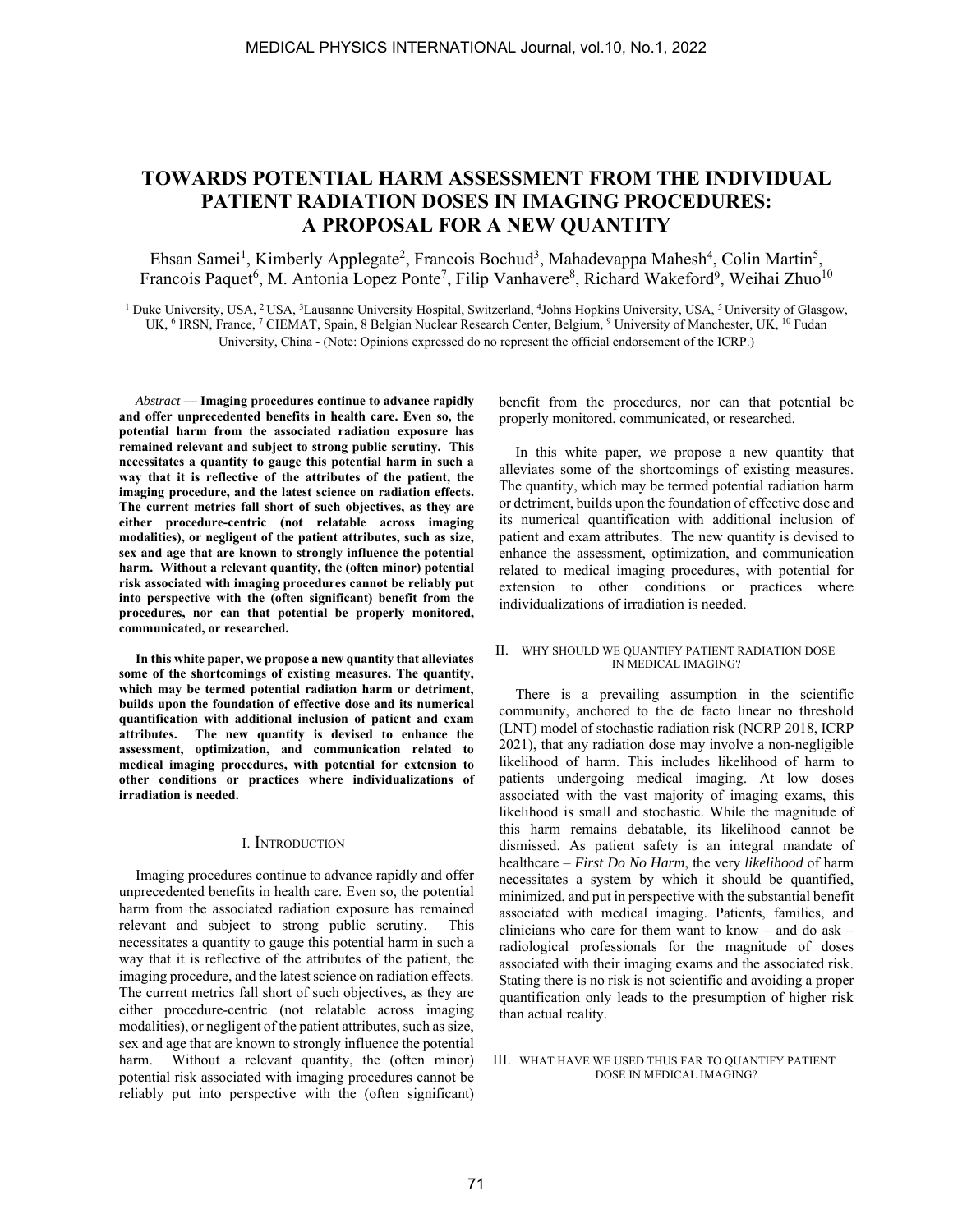Over the years, various quantities have been developed to gauge the magnitude of patient radiation dose in medical imaging. Common among them are those that reflect the standard radiation absorbed dose in a phantom associated with a particular imaging condition: e.g., CT Dose Index (CTDI) and Dose Length Product (DLP) for CT imaging (ICRP 2012). While practical, these metrics do not reflect the likelihood of harm to the patient and cannot be compared across modalities, clinical indications, or patients.

Alternatively, Effective Dose, typically expressed in millisievert, has been used as a way to evaluate individual patient dose in a way that is independent of the modality for specific imaging exams. Effective dose has been developed by the International Commission of Radiological Protection (ICRP) as a dose quantity with a link to risks of health detriment from stochastic effects, for quantifying occupational and public doses, with the main objective of exposure limitation and risk management (ICRP, 2007). However, it has become a common metric for quantifying patient radiation doses across populations and medical imaging modalities in practice and publications with over 20,000 publications in the last 10 years alone (Zhang 2012, Brindhaban 2020, Casiraghi 2021, Fu 2021a).

This use has in fact significantly enhanced the reach and prevalence of Effective Dose, well beyond its originally designed purpose. However, this use of Effective Dose is 'off-label'. Effective Dose was never intended to capture potential harm to individual patients as it intentionally averages the effect of age, sex, size, and genetic radiosensitivity. Its original definition in fact emphasized that use of Effective Dose not as a substitute for specific risk analysis for individual cancer types using organ/tissue doses. Further, Effective Dose is calculated as a whole-body exposure estimate whereas patient imaging exposures are almost always only to a part of the body. Moreover, the noncommissioned and unguided use or Effective Dose for patient examinations has led to different calculations and implementations of Effective Dose across medicine, causing major confusion and inconsistences – no two millisieverts are created equal!

#### IV. WHY WE NEED TO DEFINE A NEW QUANTITY FOR AN IMAGING PATIENT'S RADIATION DOSE?

The non-orthodox, unrepresentative, and variable application of Effective Dose for assigning patient radiation doses is not mal-intentioned; it is rather a consequence of a lack of clear guidance for a better alternative. Medical exposures remain by far the leading source of artificial radiation exposure in the world (UNSCEAR 2022). As the community of radiation scientists, we have the opportunity and the responsibility to define a quantity that can better gauge the radiation dose associated with medical imaging.

#### V. WHAT SHOULD BE THE KEY INGREDIENTS OF THIS NEW QUANTITY?

The reason for assessing imaging radiation dose in the first place is its potential for harm to the patient. This is the only way that an imaging examination can be properly optimized, any shared decision-making to proceed with medical imaging can be communicated ethically, and dose benchmarking and management can have validity. As such, a proper quantity should be reflective of patient harm taking into consideration the unique attributes of the patient that contribute to this likelihood of harm. Any potential harm takes place within an organ or tissue. Therefore, the quantity should be informed by doses within and across organs, similar to the approach used for Effective Dose. These doses across organs should likewise be reflective of the attributes of the individual patient.

The quantification should further take into consideration other risk factors, such as age, sex, and patient body habitus, factors that are well recognized to influence dose and radiation risk. The quantity should also accommodate other factors once their influence has been well documented, such as the genetic disposition to radiation risk and the nonuniformity of the distribution of radiation dose across organs. There has been substantial formational work in patient- and exam-specific organ dose estimation that can be adapted in defining a standard methodology for patient-specific organ dosimetry (Li 2011, Choi 2020, Peng 2020, Samei 2020, Fu 2021b). Integrated with known age and sex weighted radiation risk factors, a quantity can likewise be defined to capture a supra-organ metric of radiation dose in imaging (Ria 2021).

#### VI. IS USING RISK AND AN ASSOCIATED UNIT A GOOD APPROACH TO QUANTIFY IMAGING RADIATION DOSE?

A quantity to reflect imaging radiation dose should provide an improved estimate of the potential harm from a patient's associated exposure to radiation (Ria et al., 2021). One thus may wish to capture that harm in terms of risk or a risk index (e.g., the likelihood of a cancer in 20 years). This approach, while used by many including principal authors of this article, is not ideal on five grounds:

1) A risk by definition assumes a likelihood of harm within a population identical to the patient. No two patients are created equal; therefore the quantity becomes hypothetical and not *patient*-specific as intended.

2) The method implies, by the virtue of ascribing a likelihood of harm to the patient, too much certainty on the science of radiation biology – there are still many unknowns and we should be careful not to project unwarranted certainty.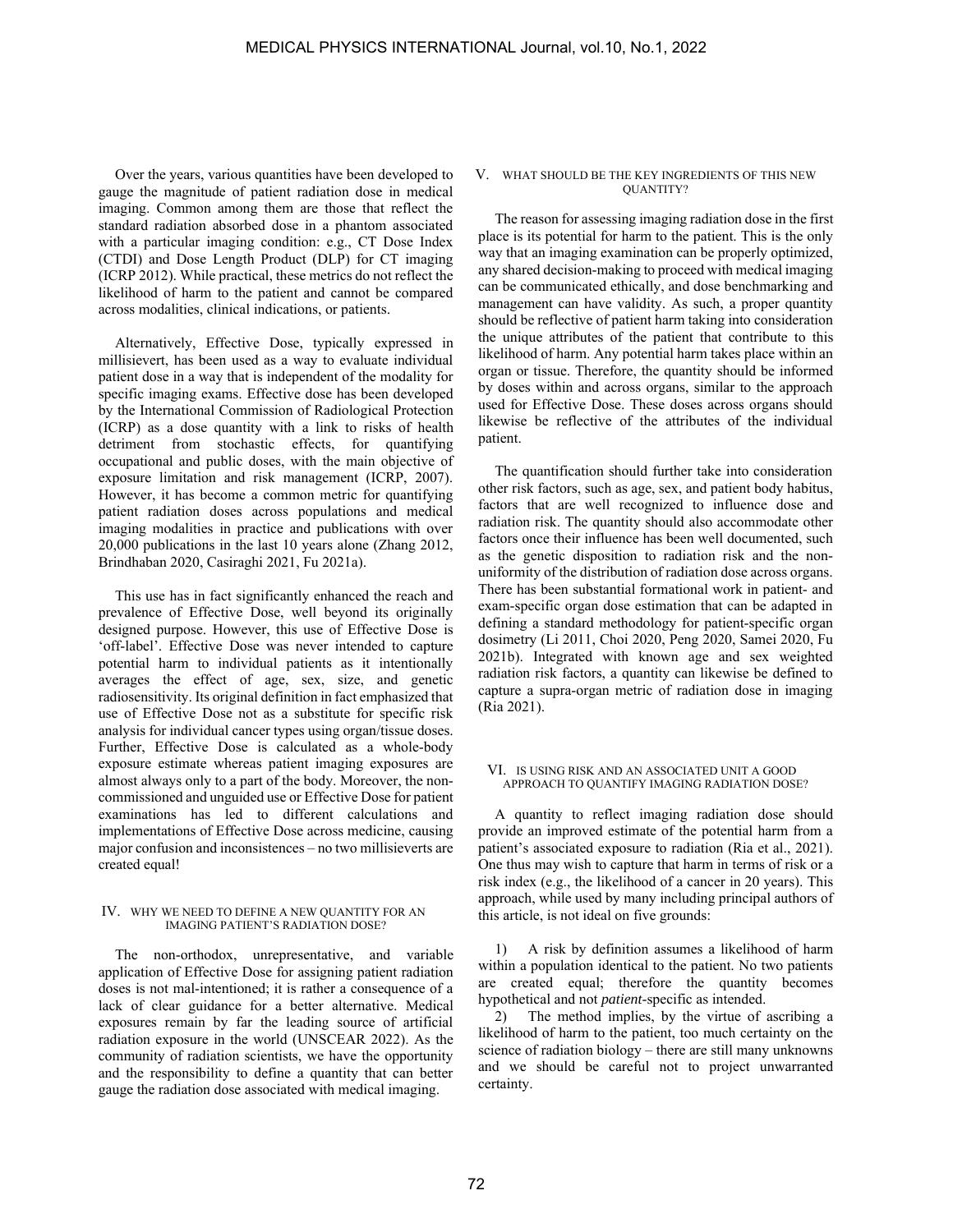3) Any likelihood of harm depends, in a large part, on many factors that the patient will experience *in the future*. Ascribing a futuristic likelihood of harm is speculative.

4) A likelihood of harm estimated for some decades later has little practical value when compared with often immediate likelihood of benefit that will come from the examination. The two likelihoods have dramatically *different perceived values due to the times scales* and cannot readily be compared or put in balance with one another (so-called discounting in economic theory).

5) A likelihood of harm in terms of quantitative assessments such as micromort qualifications (Howard 1980), are overly terrifying to many patients that may have difficulty understanding the stochastic nature of the harm, are already concerned with morbidity and mortality, and cannot readily differentiate between milli or micro qualifiers, e.g., 1000 of something is perceived as a big value regardless of the units.

#### VII. WHAT QUANTITY AND AN ASSOCIATED UNIT SHOULD BE THE GAUGE OF IMAGING PATIENT RADIATION DOSE?

It seems prudent that an ideal quantity should take advantage of the prevalence, familiarity, and quantitative values of similar magnitude to those of Effective Dose to facilitate its adoption. Such a quantity may also be relatable to potential radiation risk, if so desired, but not be a direct reflection of risk – per points above – echoing the philosophy that led to the definition of Effective Dose in the first place. To avoid confusion, we do not recommend the use of the term "effective dose" in the nomenclature for the new quantity.

Informed by the rationales detailed above, we suggest this quantity should be described in a more generic manner relating to potential harm or detriment from radiation exposure. We have in fact considered the term *potential radiation harm* as a possible candidate for such a quantity. Such a term, in addition to alleviating the limitations of existing alternative quantities, offers unique advantages:

1) A quantity characterized as a *harm* or detriment can encapsulate (if needed) other effects of radiation exposure beyond stochastic risk and cancer induction.

2) A quantity characterized as a *radiation* harm can reflect directly what the patient would understand, the burden of radiation, beyond technical terms such as risk or dose.

3) A quantity characterized as a *potential* radiation harm can more authentically reflect the state of the underlying science of harm from radiation exposure, not all of which is fully known.

4) A quantity based on the best available data on radiation risk, will provide a more science-based quantity than effective dose, which used approximate weighting factors to facilitate simple calculations. This will allow more realistic and valid assessments of uncertainties in the characterization of radiation harm.

# VIII. HOW CAN *POTENTIAL RADIATION HARM* BE DEFINED?

We propose the new quantity to follow the general framework of Effective Dose with the additional inclusion of patient and exam attributes. This approach echoes the formulation of ICRP Publication 147 (ICRP, 2021) to incorporate "approximate indicator of possible risk." The definition is based on estimation of organ doses and the exact irradiation condition of the patient. The approach follows these broad steps, exemplified for CT imaging but meant to extend to other modalities:

1) Modeling the patient geometry into a virtual form that captures the body habitus and organ locations of the patient. This will be done through matching patients to phantom libraries initially, but in time it should be possible to assess the components of the radiation dose to organs within the scan field directly (Choi et al., 2020, Fu et al., 2021).

2) Estimating dose to the individual organs of the patient via Monte Carlo-based methods or their derivatives taking into account all available information about the irradiation condition of the exam.

3) Estimating an overall level of radiation risk by summing individual organ doses multiplied by  $x_n$ -factored sensitivities, where  $x_n$  reflects numerous known radiation sensitivities (e.g., starting with age and sex, with additional personal factors such as smoking and patient size, progressively considered in the future extension of the methodology).

4) Scaling the estimated risk such that its numerical value matches to that of conventional Effective Dose (delivered to a 35 years-old adult) when the method is applied to the Effective Dose standard anatomical model and irradiation. In that way, the unit of the new quantity will not be sievert, but the quantity will have values in the same order of magnitude and scale as sievert.

#### IX. SHALL WE EXTEND THIS INDIVIDUAL QUANTITY TO WORKERS AND THE PUBLIC?

We propose this quantity to be applied initially to medical imaging, where a new quantity and guidelines are of current need (Ruehm 2022). However, the new quantity may as well be extended beyond patient imaging. Case in point, there are already individual dose limits in use, based on Effective Dose, set separately for female and for male astronauts (NAS 2021). Thus, there is a rationale to upgrade all such efforts to the new quantity.